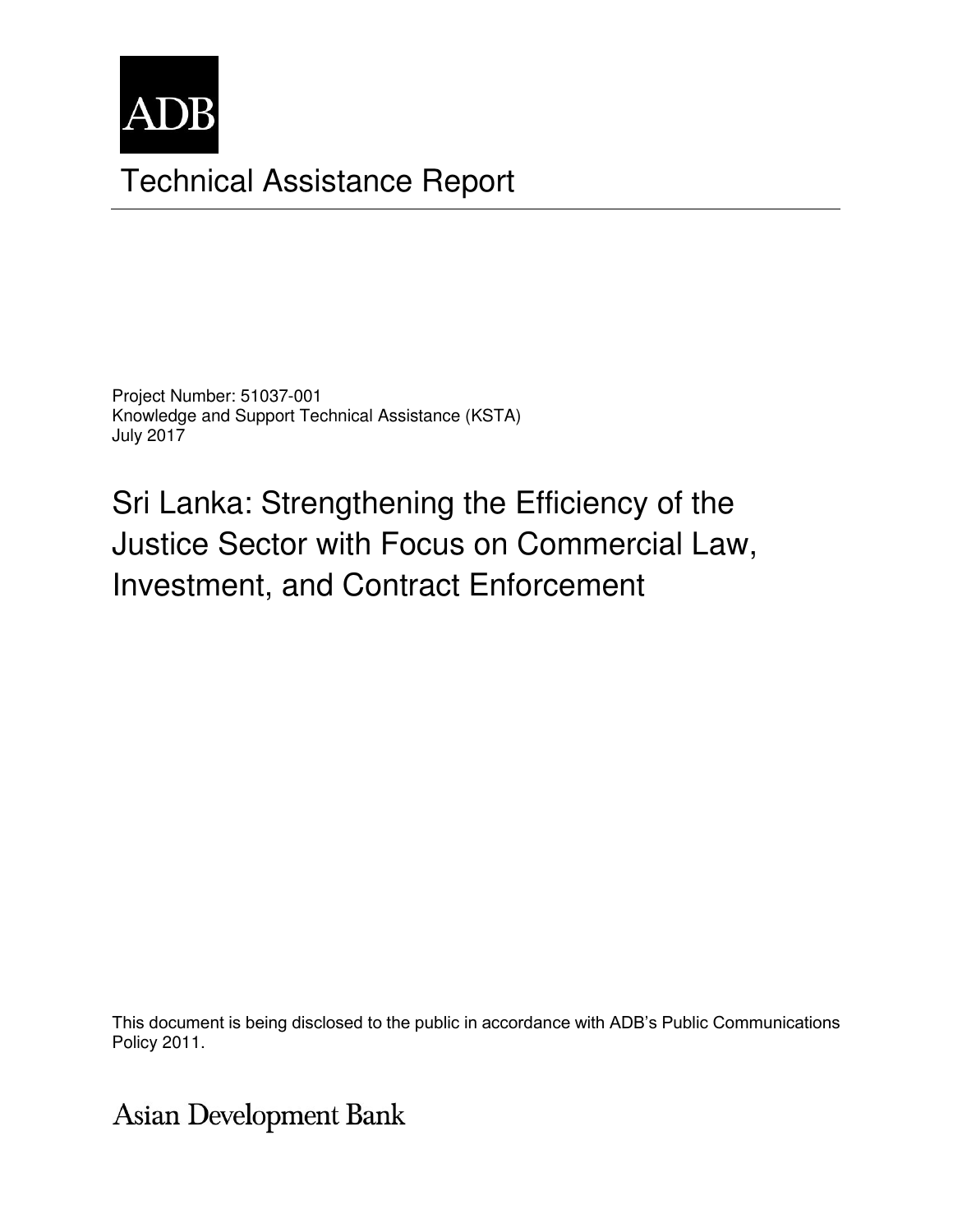#### **CURRENCY EQUIVALENTS**

(as of 30 June 2017)

| Currency unit   | $\overline{\phantom{0}}$ | Sri Lanka rupee/s (SLRe/SLRs) |
|-----------------|--------------------------|-------------------------------|
| <b>SLRe1.00</b> | $=$                      | \$0.00651                     |
| \$1.00          | $=$                      | SLRs153.44                    |

#### **ABBREVIATIONS**

| ADB        | Asian Development Bank        |
|------------|-------------------------------|
| <b>MOJ</b> | Ministry of Justice           |
| OGC        | Office of the General Counsel |
| <b>SAP</b> | strategic action plan         |
| TA         | technical assistance          |

#### **NOTE**

In this report, "\$" refers to United States dollars.

| <b>Vice-President</b>                     | D. Stokes, Administration and Corporate Management                                                                                                                                                                                                                         |  |
|-------------------------------------------|----------------------------------------------------------------------------------------------------------------------------------------------------------------------------------------------------------------------------------------------------------------------------|--|
| <b>General Counsel</b>                    | C. Stephens, Office of the General Counsel (OGC)                                                                                                                                                                                                                           |  |
| <b>Deputy General Counsel</b>             | R. Nagpal, OGC                                                                                                                                                                                                                                                             |  |
| <b>Team leader</b><br><b>Team members</b> | K. Emzita, Assistant General Counsel, OGC<br>M. Amerasinghe, Project Management Specialist, Sri Lanka<br>Resident Mission (SLRM), South Asia Department (SARD)<br>T. Hayashi, Senior Country Economist, SLRM, SARD<br>C. Saniel-Gois, Senior Legal Operations Officer, OGC |  |

In preparing any country program or strategy, financing any project, or by making any designation of or reference to a particular territory or geographic area in this document, the Asian Development Bank does not intend to make any judgments as to the legal or other status of any territory or area.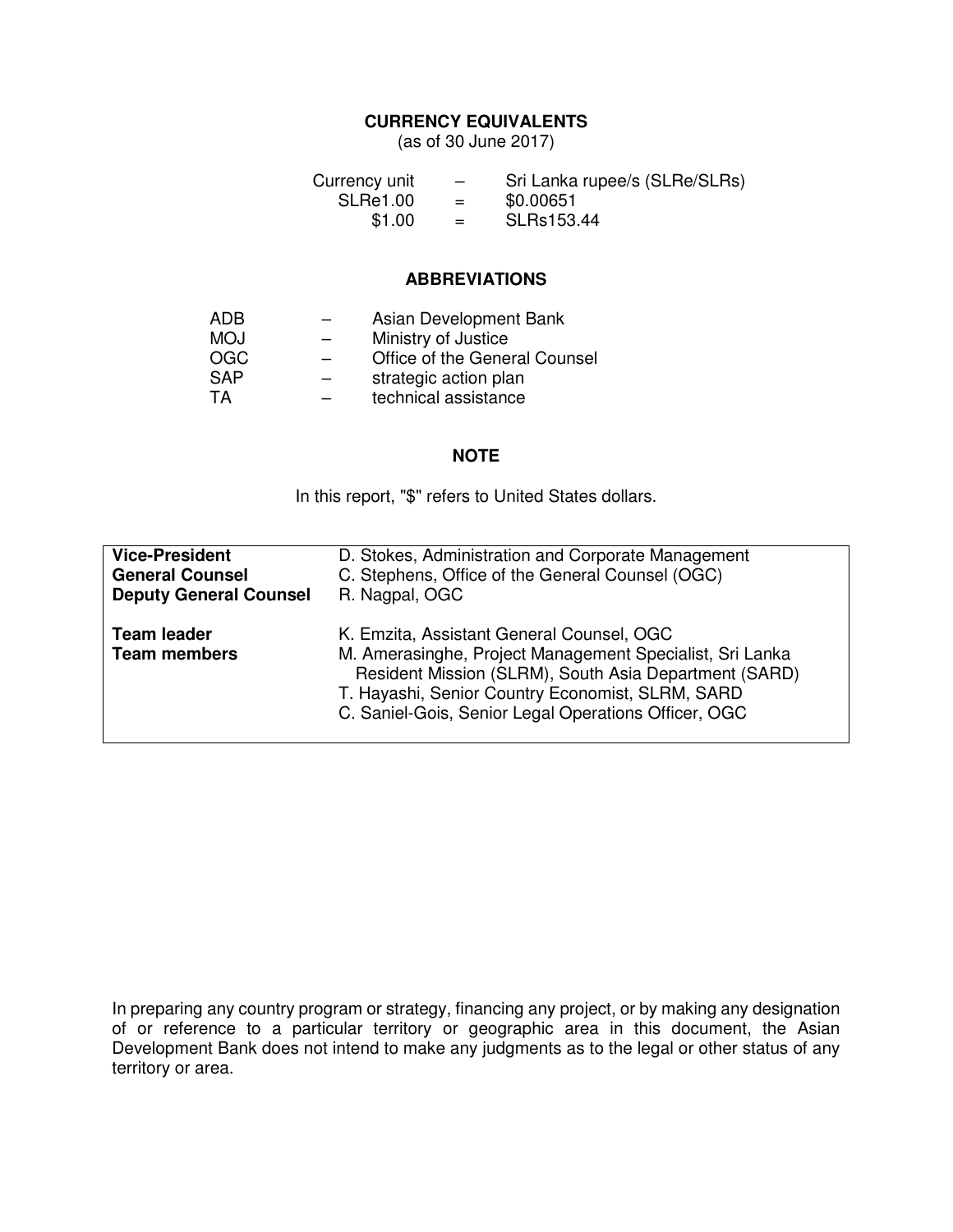# **CONTENTS**

|      |                                                                                                                                            | Page             |
|------|--------------------------------------------------------------------------------------------------------------------------------------------|------------------|
|      | KNOWLEDGE AND SUPPORT TECHNICAL ASSISTANCE AT A GLANCE                                                                                     |                  |
| I.   | <b>INTRODUCTION</b>                                                                                                                        |                  |
| Ш.   | <b>ISSUES</b>                                                                                                                              |                  |
| III. | THE TECHNICAL ASSISTANCE                                                                                                                   | 3                |
|      | Impact and Outcome<br>А.<br>В.<br>Outputs, Methods, and Activities<br>С.<br>Cost and Financing<br><b>Implementation Arrangements</b><br>D. | 3<br>3<br>3<br>3 |
| IV.  | THE PRESIDENT'S DECISION                                                                                                                   | 5                |
|      | <b>APPENDIXES</b>                                                                                                                          |                  |
| 1.   | Design and Monitoring Framework                                                                                                            | 6                |
| 2.   | Cost Estimates and Financing Plan                                                                                                          | 8                |
| 3.   | <b>List of Linked Documents</b>                                                                                                            | 9                |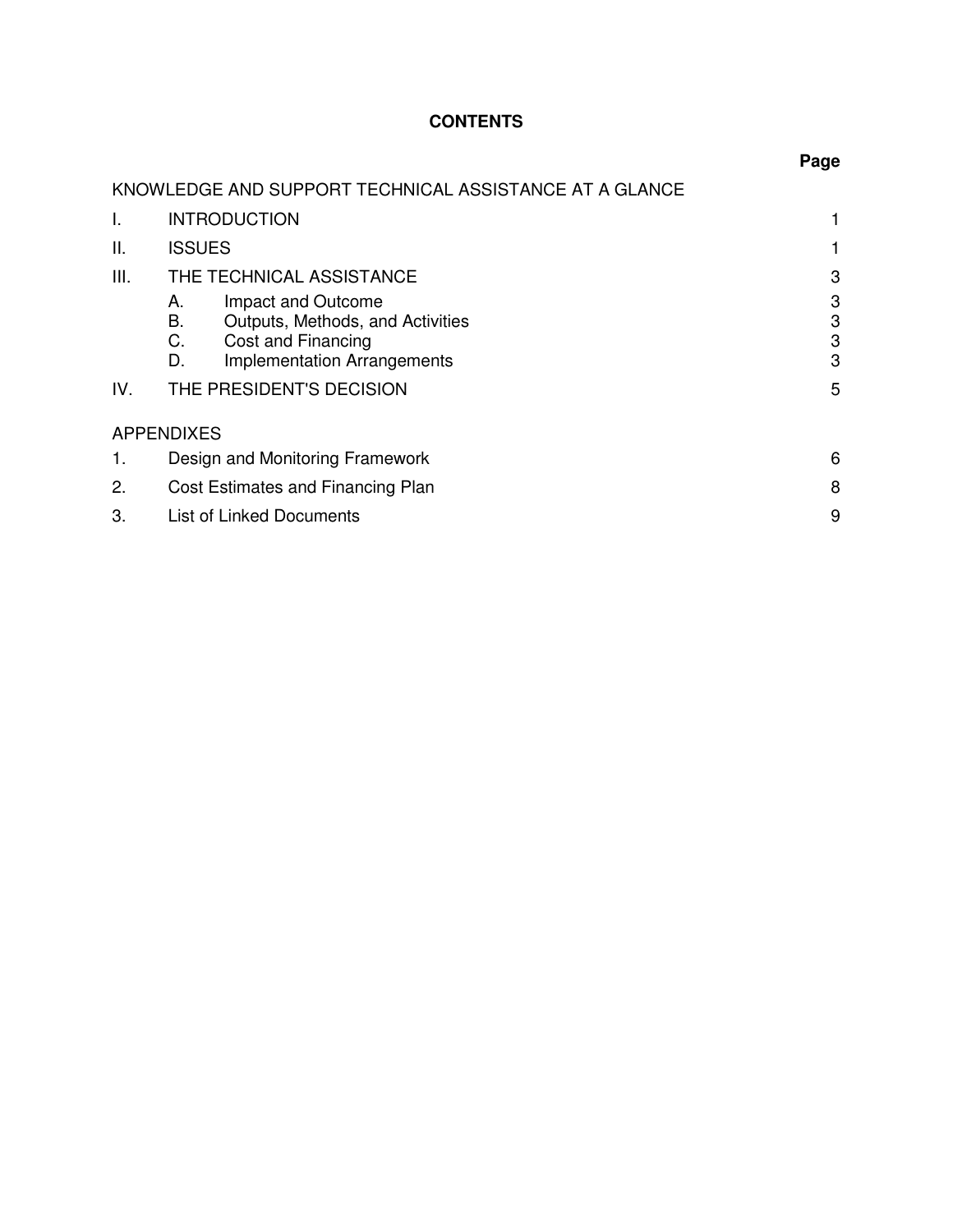#### **KNOWLEDGE AND SUPPORT TECHNICAL ASSISTANCE AT A GLANCE**

| 1. Basic Data<br>Project Number: 51037-001                                                     |                                                                                                                                                                                                                                                                 |                                |                                        |      |
|------------------------------------------------------------------------------------------------|-----------------------------------------------------------------------------------------------------------------------------------------------------------------------------------------------------------------------------------------------------------------|--------------------------------|----------------------------------------|------|
| <b>Project Name</b>                                                                            | Strengthening the Efficiency of the<br>Justice Sector with Focus on<br>Commercial Law, Investment, and<br><b>Contract Enforcement</b>                                                                                                                           | <b>Department</b><br>/Division | OGC/OGC                                |      |
| <b>Nature of Activity</b>                                                                      | <b>Capacity Development</b>                                                                                                                                                                                                                                     | <b>Executing</b><br>Agency     | Asian Development Bank                 |      |
| <b>Modality</b>                                                                                | Regular                                                                                                                                                                                                                                                         |                                |                                        |      |
| Country                                                                                        | Sri Lanka                                                                                                                                                                                                                                                       |                                |                                        |      |
| 2. Sector                                                                                      | Subsector(s)                                                                                                                                                                                                                                                    |                                | <b>ADB Financing (\$ million)</b>      |      |
| Public sector                                                                                  | Law and judiciary                                                                                                                                                                                                                                               |                                |                                        | 0.75 |
| management                                                                                     |                                                                                                                                                                                                                                                                 |                                | <b>Total</b>                           | 0.75 |
| 3. Strategic Agenda                                                                            | <b>Subcomponents</b>                                                                                                                                                                                                                                            |                                | <b>Climate Change Information</b>      |      |
| Inclusive economic<br>growth (IEG)                                                             | Pillar 1: Economic opportunities,<br>including jobs, created and expanded                                                                                                                                                                                       | Project                        | Climate Change impact on the           | Low  |
| 4. Drivers of Change                                                                           | <b>Components</b>                                                                                                                                                                                                                                               |                                | <b>Gender Equity and Mainstreaming</b> |      |
| Governance and<br>capacity development<br>(GCD)<br>Knowledge solutions<br>(KNS)                | Client relations, network, and<br>partnership development to<br>partnership driver of change<br>Institutional systems and political<br>economy<br>Application and use of new<br>knowledge solutions in key<br>operational areas<br>Knowledge sharing activities |                                | Some gender elements (SGE)             |      |
| 5. Poverty and SDG Targeting                                                                   |                                                                                                                                                                                                                                                                 | <b>Location Impact</b>         |                                        |      |
| Geographic Targeting<br><b>Household Targeting</b><br><b>SDG Targeting</b><br><b>SDG Goals</b> | No.<br>No<br>Yes<br>SDG17                                                                                                                                                                                                                                       | Nation-wide                    |                                        | High |
| 6. Risk Categorization                                                                         | Low                                                                                                                                                                                                                                                             |                                |                                        |      |
|                                                                                                | 7. Safeguard Categorization Safeguard Policy Statement does not apply                                                                                                                                                                                           |                                |                                        |      |
| 8. Financing                                                                                   |                                                                                                                                                                                                                                                                 |                                |                                        |      |
| <b>Modality and Sources</b>                                                                    |                                                                                                                                                                                                                                                                 |                                | Amount (\$ million)                    |      |
| <b>ADB</b>                                                                                     |                                                                                                                                                                                                                                                                 |                                | 0.75                                   |      |
| <b>Special Fund</b>                                                                            | Knowledge and Support technical assistance: Technical Assistance                                                                                                                                                                                                |                                | 0.75                                   |      |
| Cofinancing                                                                                    |                                                                                                                                                                                                                                                                 |                                | 0.00                                   |      |
| None                                                                                           |                                                                                                                                                                                                                                                                 |                                | 0.00                                   |      |
| Counterpart<br>None                                                                            |                                                                                                                                                                                                                                                                 |                                | 0.00<br>0.00                           |      |
| <b>Total</b>                                                                                   |                                                                                                                                                                                                                                                                 |                                | 0.75                                   |      |
|                                                                                                |                                                                                                                                                                                                                                                                 |                                |                                        |      |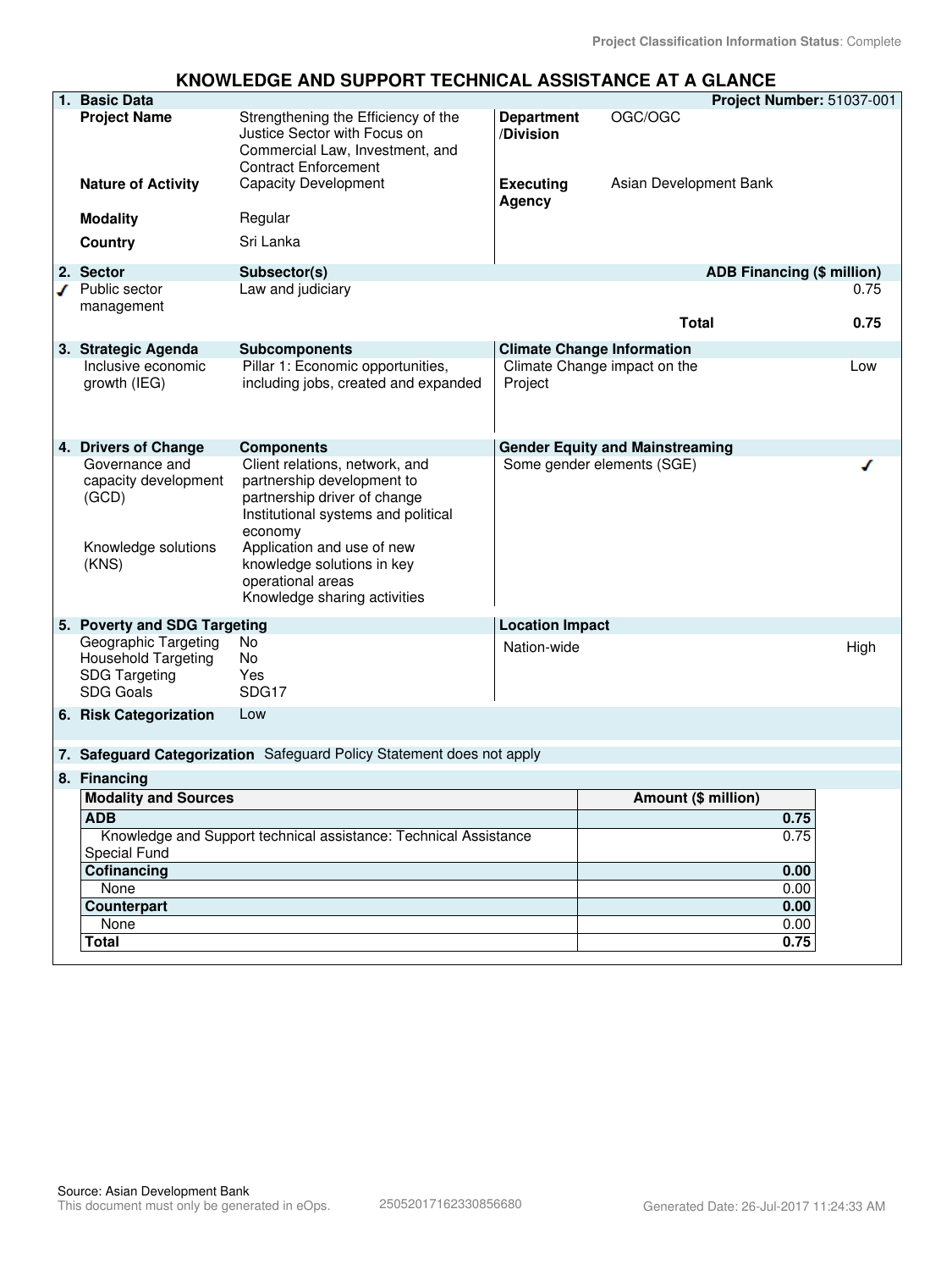# **I. INTRODUCTION**

1. In July 2016, the Asian Development Bank (ADB) received a request from Sri Lanka's Ministry of National Policies and Economic Affairs, through the Ministry of Finance and the Ministry of Justice (MOJ), to assist the government in enhancing the country's justice sector, which will cover legal, policy, and institutional reforms. On 28 November–2 December 2016, ADB fielded a consultation mission to assess the possibility of assistance. The mission met with highlevel representatives from the Ministry of National Policies and Economic Affairs, the MOJ, the Supreme Court of Sri Lanka, the Attorney General's Department, and other government stakeholders. The knowledge and support technical assistance (TA) will focus on the justice sector in relation to commercial law, investment, and contract enforcement. On 6 April 2017, ADB vice-president for administration and corporate management approved the concept paper for the  $TA<sup>1</sup>$ 

2. The TA is designed to strengthen the legal and institutional framework of the justice sector, specifically in the areas of commercial law, investment, and contract enforcement, to enhance investment in Sri Lanka. Under the TA, ADB will conduct a needs assessment to identify gaps and priority areas, develop a 5-year strategic action plan (SAP) to serve as a road map for the justice sector to improve climate investment, reduce delays in contract enforcement, and increase investors' confidence to do business in Sri Lanka.

3. ADB's Strategy 2020 establishes good governance and capacity development as a driver for change to "improve the cost-effective delivery of public goods and services and broaden inclusiveness" in ADB's developing member countries. 2 This is further mentioned in the Midterm Review of Strategy 2020,<sup>3</sup> emphasizing its importance and necessary inclusion in sector assessments and road maps of country and sector reports.

4. The TA aligns with Sri Lanka's reform agenda to increase economic growth, as presented by the minister of finance during his 10 November 2016 speech in Parliament for the 71st budget.<sup>4</sup> The minister made special mention of improving the country's legal framework by inviting the judiciary to "make recommendations on possible judicial and legal reforms that will facilitate the process of creating a country to be a destination for better quality living and investment."<sup>5</sup> The minister acknowledged the need to upgrade infrastructure and allocated SLRs600 million for the construction of court facilities and automation in provinces and SLRs100 million for the establishment of commercial courts to expedite the resolution of commercial disputes.

# **II. ISSUES**

5. Sri Lanka is reaching upper middle-income country status. For the country to sustain economic growth as an upper middle-income country, it is important to improve its business environment. The government has commenced an ambitious drive to attract foreign investments to develop Sri Lanka as a commercial hub and as a possible destination for international commercial arbitration. This was reiterated by the minister of finance during his recent budget

 $\overline{a}$ <sup>1</sup> The TA first appeared in the business opportunities section of ADB's website on 5 May 2017.

<sup>2</sup> ADB. 2008. Strategy 2020: The Long-Term Strategic Framework of the Asian Development Bank, 2008*–*2020. Manila. p. 14.

<sup>3</sup> ADB. 2014. Midterm Review of Strategy 2020: Meeting the Challenges of a Transforming Asia and Pacific. Manila. 4 Ministry of Finance. Budget Speech 2017.

[http://www.treasury.gov.lk/documents/10181/28027/Budget+Speech+2017/a092d16a-68ec-46d5-8e27-](http://www.treasury.gov.lk/documents/10181/28027/Budget+Speech+2017/a092d16a-68ec-46d5-8e27-9e3c00243aa8) [9e3c00243aa8.](http://www.treasury.gov.lk/documents/10181/28027/Budget+Speech+2017/a092d16a-68ec-46d5-8e27-9e3c00243aa8)

<sup>5</sup> Footnote 4, p. 8, para. 401.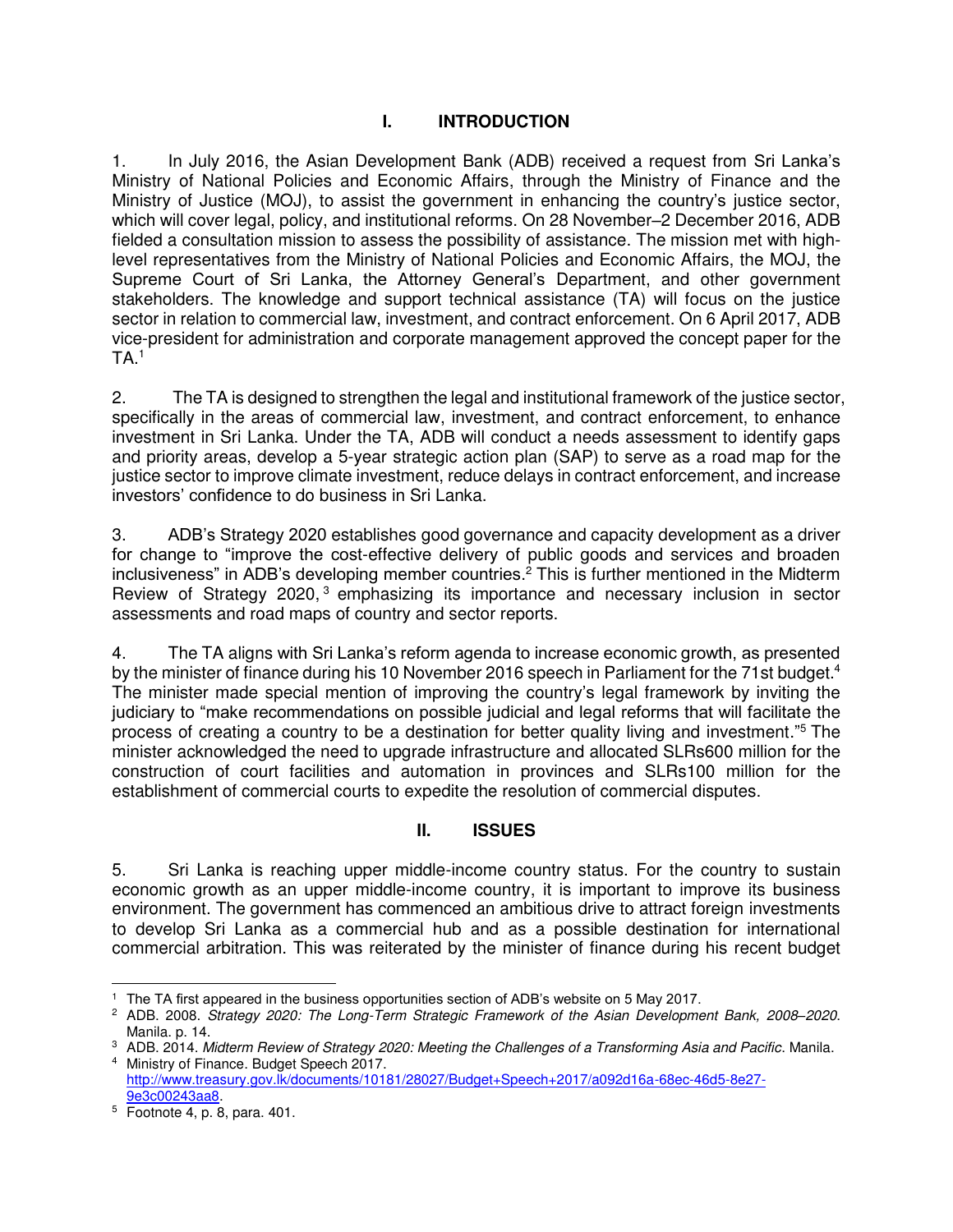speech in Parliament. Notwithstanding this effort, Sri Lanka's justice sector is still perceived to have significant delays in dispute settlement and contract enforcement. Overall, the sector does not have the efficiency and effectiveness comparable with that of a middle-income country, particularly in contract and commercial law enforcement. The World Bank ranked Sri Lanka 163rd for contract enforcement and 76th for resolving insolvency in its Ease of Doing Business Index for  $2016.6$ 

6. Having been influenced by the legacy of British colonial rule, the Sri Lankan justice system is steeped in tradition, with reforms being incremental, ad hoc, and spread over a long period. There is resistance to change the justice sector, particularly from the legal fraternity. Prior to 2015, the government did not encourage development partners to engage with the justice sector, which resulted in the sector not benefiting from the latest thinking both nationally and internationally, especially in commercial law. The justice sector lacks not only resources, but also the ability to use its available resources in a strategic manner. A strategic resource assessment and allocation has not been done, resulting in insufficient and underutilized resources, including information technology equipment. Court automation was attempted at selected courts but has not yielded the expected outcomes, because the stand-alone initiatives were not supported with parallel reforms in the connected physical, human, and legal systems and processes.

7. Similarly, capacity building initiatives have been ad hoc, limiting the judiciary's exposure to a few programs offered by the Judges' Training Institute on traditional subjects delivered from its auditorium in Colombo. The institute does not have a set of judicial training courses or a continuous legal education program within a defined core competency framework, and the latest commercial law subjects are not included in the training initiatives. Capacity enhancement in other areas such as leadership, dispute settlement, stress and time management, court administration, and case management are also lacking in the current curriculum. These have contributed to inadequate judicial capacity and insufficient sophistication in dealing with the fast-changing commercial dispute landscape. Outdated procedures manuals and a lack of strategic human resources management have exacerbated the current situation.

8. The justice sector comprises several institutions, many of which are legally independent of each other, which is why comprehensive reforms are extremely challenging. With increased pressure for the justice sector to be more accountable in terms of finance, performance, integrity, and independence, there is now openness to and willingness for reforms. As the line ministry tasked with coordination, budgeting, and administration of the justice sector, the MOJ believes that substantial reforms cannot be successfully effected without an overall review of the approach. During ADB's consultation mission conducted in the last quarter of 2016, the MOJ identified four areas requiring urgent intervention to deal with ineffectiveness and delay: (i) law reforms, (ii) judicial infrastructure improvements, (iii) court automation, and (iv) capacity building.

9. Prioritizing sector needs to align with Sri Lanka's national development goals and policies, the MOJ proposes (i) a comprehensive study on the commercial, legal, and institutional framework, with a view to conducting a needs assessment to identify gaps and priority concerns; and (ii) the development of a 5-year SAP to serve as a road map for the justice sector, with emphasis on commercial law, investment, and contract enforcement. These will form the basis for reforms and probable support from development partners in the sector. Based on the results

 $\overline{a}$ 6 The World Bank. Doing Business: Measuring Business Regulations. Ease of Doing Business in Sri Lanka. [http://www.doingbusiness.org/data/exploreeconomies/sri-lanka.](http://www.doingbusiness.org/data/exploreeconomies/sri-lanka)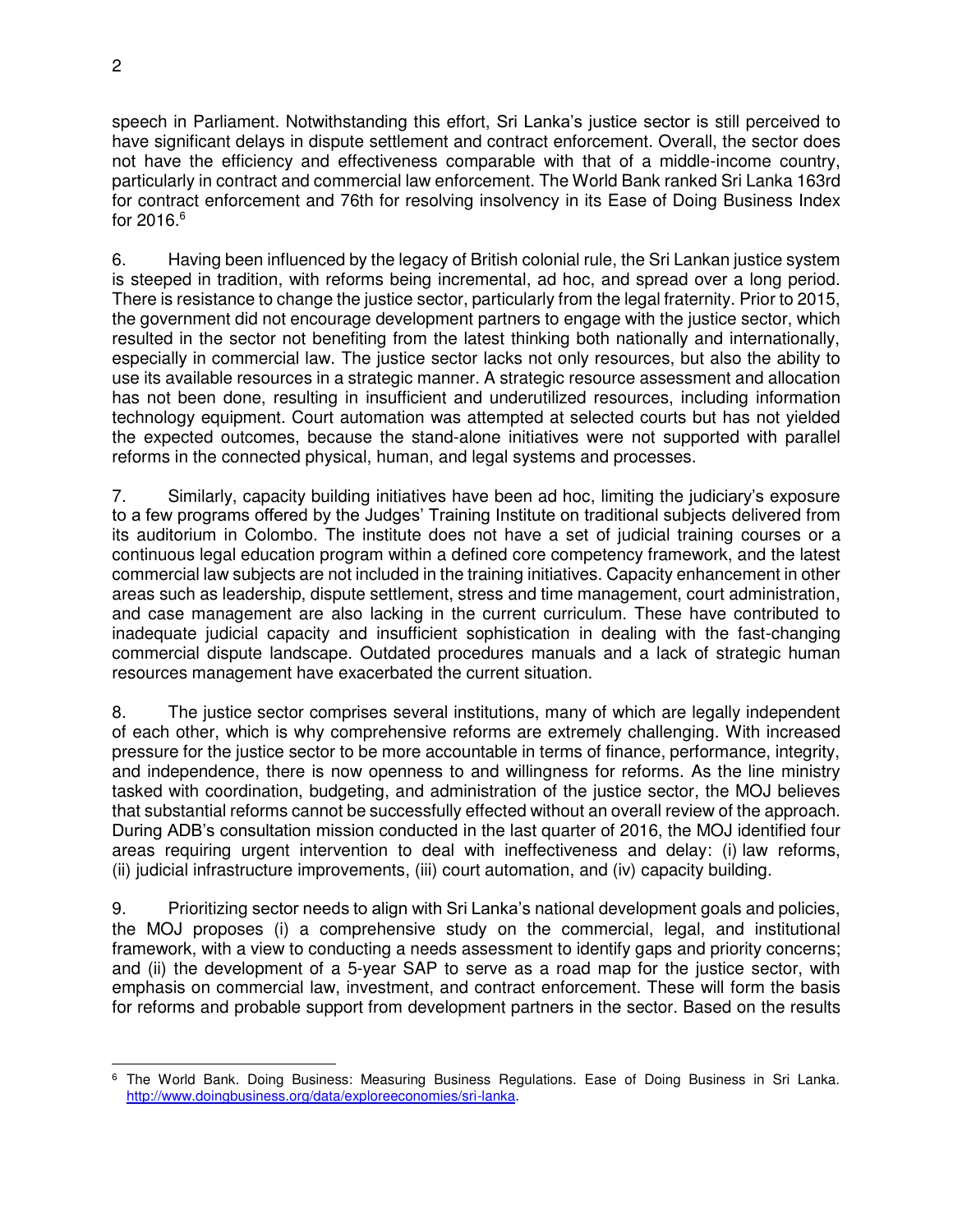of the needs assessment, ADB will choose one or two priority areas to be supported under the TA.

# **III. THE TECHNICAL ASSISTANCE**

# **A. Impact and Outcome**

10. The TA is aligned with the following impact: foreign investors' confidence increased, leading to improved foreign direct investments in Sri Lanka. The outcome will be a SAP implemented as a road map for commercial and legal regulatory framework for the justice sector in Sri Lanka in relation to its role in commercial law, investment, and contract enforcement.<sup>7</sup>

# **B. Outputs, Methods, and Activities**

11. **Output 1: Strategic action plan developed.** ADB will conduct a comprehensive study through a needs assessment to (i) understand the overall context and the legal, regulatory, and institutional framework of the justice sector in Sri Lanka, focusing on commercial law, investment, and contract enforcement; and (ii) identify gaps and priority needs. Based on the needs assessment, ADB will develop a 5-year SAP to serve as the road map for improving the legal regulatory framework of the justice sector to make it more relevant and effective for commerce, investment, and business in Sri Lanka. The SAP will include recommendations for reform areas, sequence of reforms, institutional strengthening, capacity building, law reforms (both substantive and procedural), strategic human and other resource planning, automation, and use of information technology. The SAP will emphasize commercial law, investment, and contract enforcement.

12. **Output 2: One or two reform areas under the SAP supported.** Based on the priority areas identified under the SAP, the TA will support one or two priority areas of reform. The support may include training and capacity development to improve the skills and knowledge of judges and legal professionals to deal with the commercial and legal regulatory framework of the justice sector, specifically on commercial law, investment, and contract enforcement. ADB will discuss the timing and duration of the training and capacity development with the MOJ.

13. **Output 3: Knowledge products developed and disseminated.** Output 3 includes the production of the needs assessment study and SAP to a publishable quality, as well as dissemination to the public.

# **C. Cost and Financing**

14. The TA is estimated to cost \$937,500 equivalent, of which \$750,000 equivalent will be financed on a grant basis by ADB's Technical Assistance Special Fund (TASF 6). The Government of Sri Lanka will provide counterpart support in the form of counterpart staff, local communications, office space for consultants, and other in-kind contributions. The key expenditure items are listed in Appendix 2.

# **D. Implementation Arrangements**

15. ADB, through the Office of the General Counsel (OGC), will administer the TA. The MOJ, in coordination with the Judicial Service Commission and the Attorney General's Department, will be the implementing agency. A steering committee will be established presided by the chief justice

 $\overline{a}$ <sup>7</sup> The design and monitoring framework is in Appendix 1.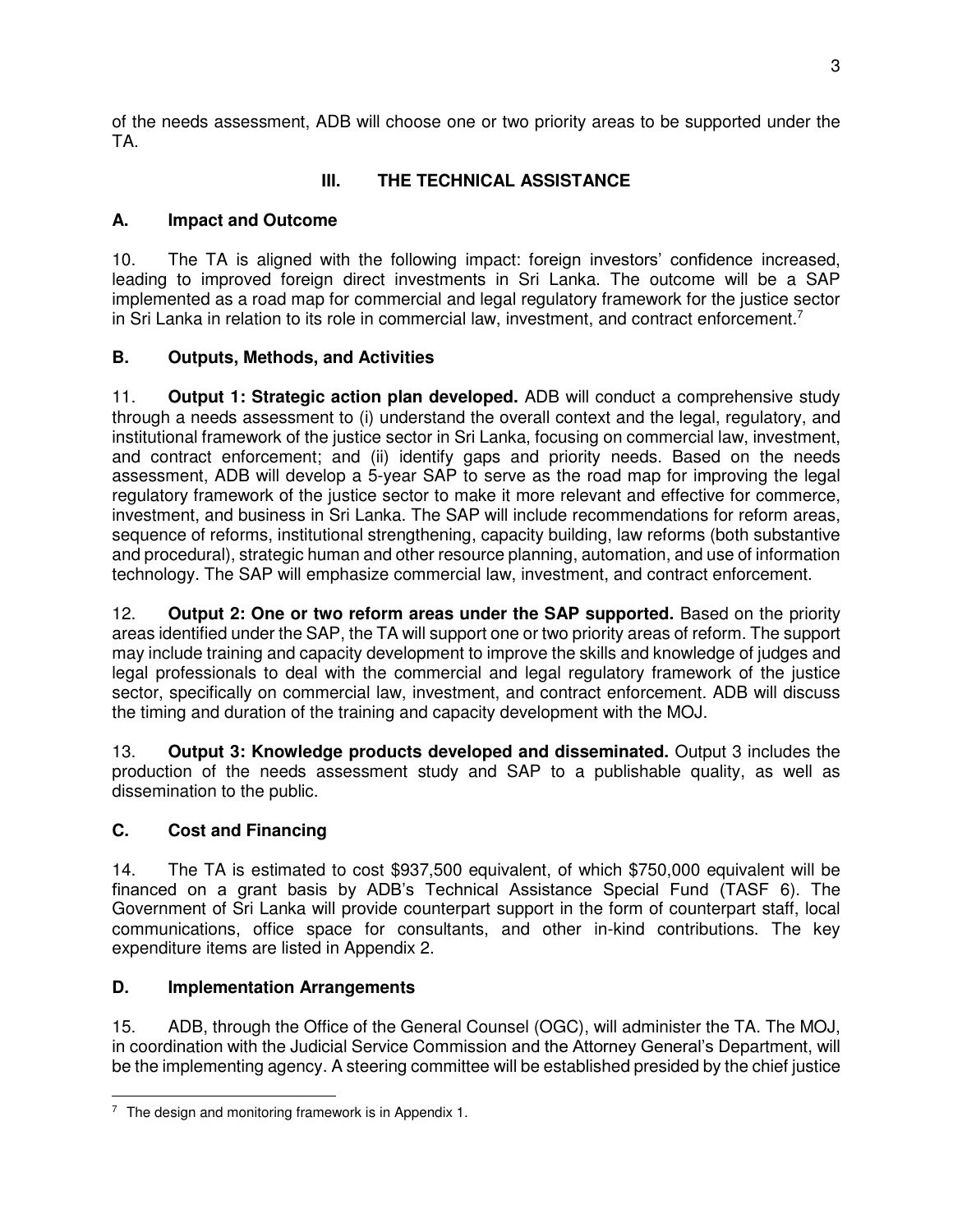or his or her nominee, and will consist of (i) the MOJ secretary, (ii) the attorney general or his or her representative, (iii) a senior commercial lawyer nominated by the Bar Association of Sri Lanka, (iv) the director of the Judges' Institute, (v) the secretary of the Judicial Service Commission or his or her representative, (vi) the Ministry of Development Strategies and International Trade secretary or his or her representative, (vii) a representative from the Legal Draftsman Department, and (viii) a representative from the private sector. The committee will provide oversight and guidance to the TA technical team and facilitate approval of the SAP.<sup>8</sup>

16. OGC will work with ADB's South Asia Department and Sri Lanka Resident Mission in identifying country needs and demands, as well as implementing TA activities. OGC will be accountable for the delivery of TA outputs, including monitoring and evaluation of TA activities. The TA will be implemented from July 2017 to July 2020. The table highlights the details of the TA implementation arrangements.

| <b>Aspects</b>                   | Arrangements                                                 |                                                                |           |  |
|----------------------------------|--------------------------------------------------------------|----------------------------------------------------------------|-----------|--|
| Indicative implementation period | July 2017-July 2020                                          |                                                                |           |  |
| Executing agency                 | ADB (Office of the General Counsel)                          |                                                                |           |  |
| Implementing agencies            |                                                              | Ministry of Justice, in coordination with the Judicial Service |           |  |
|                                  |                                                              | Commission and the Attorney General's Department               |           |  |
| Consultants                      | To be selected and engaged by ADB                            |                                                                |           |  |
|                                  | Team leader for                                              | 18 person-months                                               | \$299,000 |  |
|                                  | justice sector reform                                        | over 3 years, with                                             |           |  |
|                                  | (individual,                                                 | about 75 field days                                            |           |  |
|                                  | international)                                               | in Sri Lanka                                                   |           |  |
|                                  | Legal and project                                            | 18 person-months                                               | \$200,000 |  |
|                                  | management                                                   | over 3 years                                                   |           |  |
|                                  | specialist                                                   |                                                                |           |  |
|                                  | (individual,                                                 |                                                                |           |  |
|                                  | international)                                               |                                                                |           |  |
|                                  | Legal specialist                                             | 36 person-months                                               | \$90,000  |  |
|                                  | (individual, national)                                       |                                                                |           |  |
| Procurement <sup>a</sup>         | Not applicable                                               |                                                                |           |  |
| Advance contracting and          | Not applicable                                               |                                                                |           |  |
| retroactive financing            |                                                              |                                                                |           |  |
| Disbursement                     | The TA resources will be disbursed following ADB's Technical |                                                                |           |  |
|                                  | Assistance Disbursement Handbook (2010, as amended from time |                                                                |           |  |
|                                  | to time).                                                    |                                                                |           |  |
| Asset turnover or disposal       | No fixed asset will be procured under the TA.                |                                                                |           |  |
| arrangement upon TA completion   |                                                              |                                                                |           |  |

#### **Implementation Arrangements**

 $ADB = A<sub>sin</sub> Development Bank, TA = technical assistance.$ 

Source: Asian Development Bank.

 $\overline{a}$ 

17. **Consulting services.** ADB will recruit an international consultant that will serve as team leader for 18 person-months on an intermittent basis over 3 years. The team leader will deliver outputs 1–3, including the (i) preparation and finalization of a comprehensive needs assessment and SAP through extensive consultations with stakeholders, particularly the judiciary; (ii) implementation of one or two identified priority areas; and (iii) preparation, finalization, and dissemination of knowledge products. The team leader is expected to spend 75 days in Sri Lanka during the engagement period. He or she will preferably have a master's degree in law with 15 years of professional legal experience, 10 years of experience in commercial law under

<sup>&</sup>lt;sup>8</sup> Representatives of the steering committee must be conversant on commercial law matters.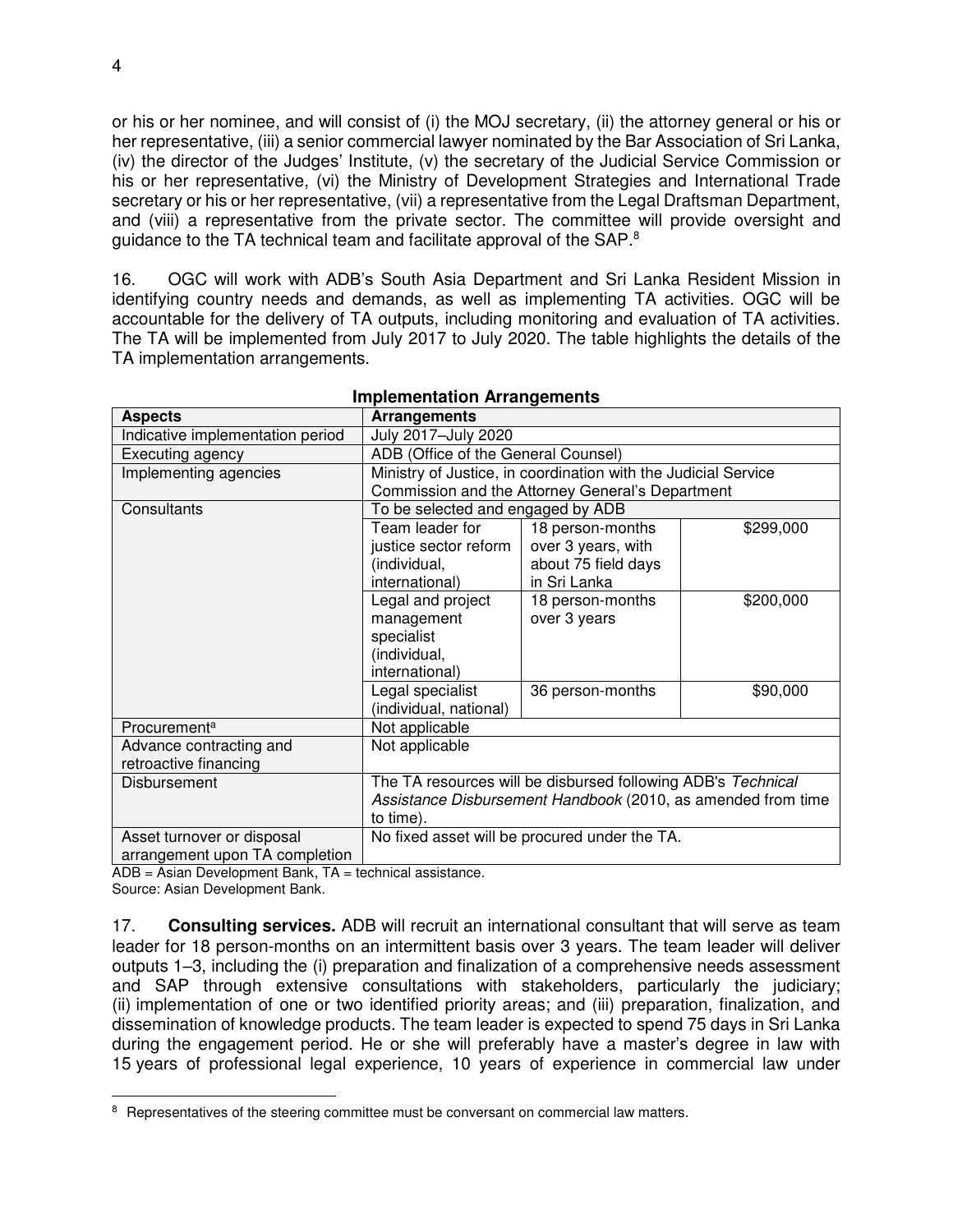common law, and substantive experience working on justice sector reforms. Familiarity with the challenges faced by the justice sector, particularly in Asian commercial law, would be an advantage.

18. ADB will also recruit an international legal and project management specialist who will be based in Sri Lanka for 18 person-months to provide overall TA management support. The specialist must be knowledgeable in Sri Lankan law and legal system, and must have in-depth knowledge of the challenges faced by the judiciary in Sri Lanka and similar challenges faced by judiciaries in Asia. The specialist is expected to work with the project team, MOJ officials and stakeholders, and ADB's Sri Lanka Resident Mission; and will report to ADB's TA supervising unit counsel. The specialist will preferably have a master's degree in law or its equivalent, specifically in commercial law, with at least 15 years of legal practice under the Sri Lankan legal system and experience working on Sri Lanka's justice sector. ADB will also recruit a national consultant for 36 continuous person-months (to be based full time at the MOJ) to provide overall legal and research support to the team of consultants for the conduct of needs assessment and the preparation of SAP. The national consultant will preferably have a degree in law, with at least 5 years of practice in commercial law or a related field and a strong background in research and writing. The three consultants will work as a team and are mandated to attend meetings within short notice by the MOJ secretary. They will share information with and update the MOJ on TA matters. The consultants<sup>9</sup> will be engaged by ADB using the individual consultant selection method in accordance with the Guidelines on the Use of Consultants (2013, as amended from time to time). $10$ 

#### **IV. THE PRESIDENT'S DECISION**

19. The President, acting under the authority delegated by the Board, has approved the provision of technical assistance not exceeding the equivalent of \$750,000 on a grant basis to the Government of Sri Lanka for Strengthening the Efficiency of the Justice Sector with Focus on Commercial Law, Investment, and Contract Enforcement, and hereby reports this action to the Board.

 $\overline{a}$ 

<sup>&</sup>lt;sup>9</sup> Where appropriate, and to reduce administrative burden and improve economy, efficiency, and value for money, consulting services may be engaged under output-based (lump sum) contracts.

<sup>&</sup>lt;sup>10</sup> Terms of Reference for Consultants (accessible from the list of linked documents in Appendix 3).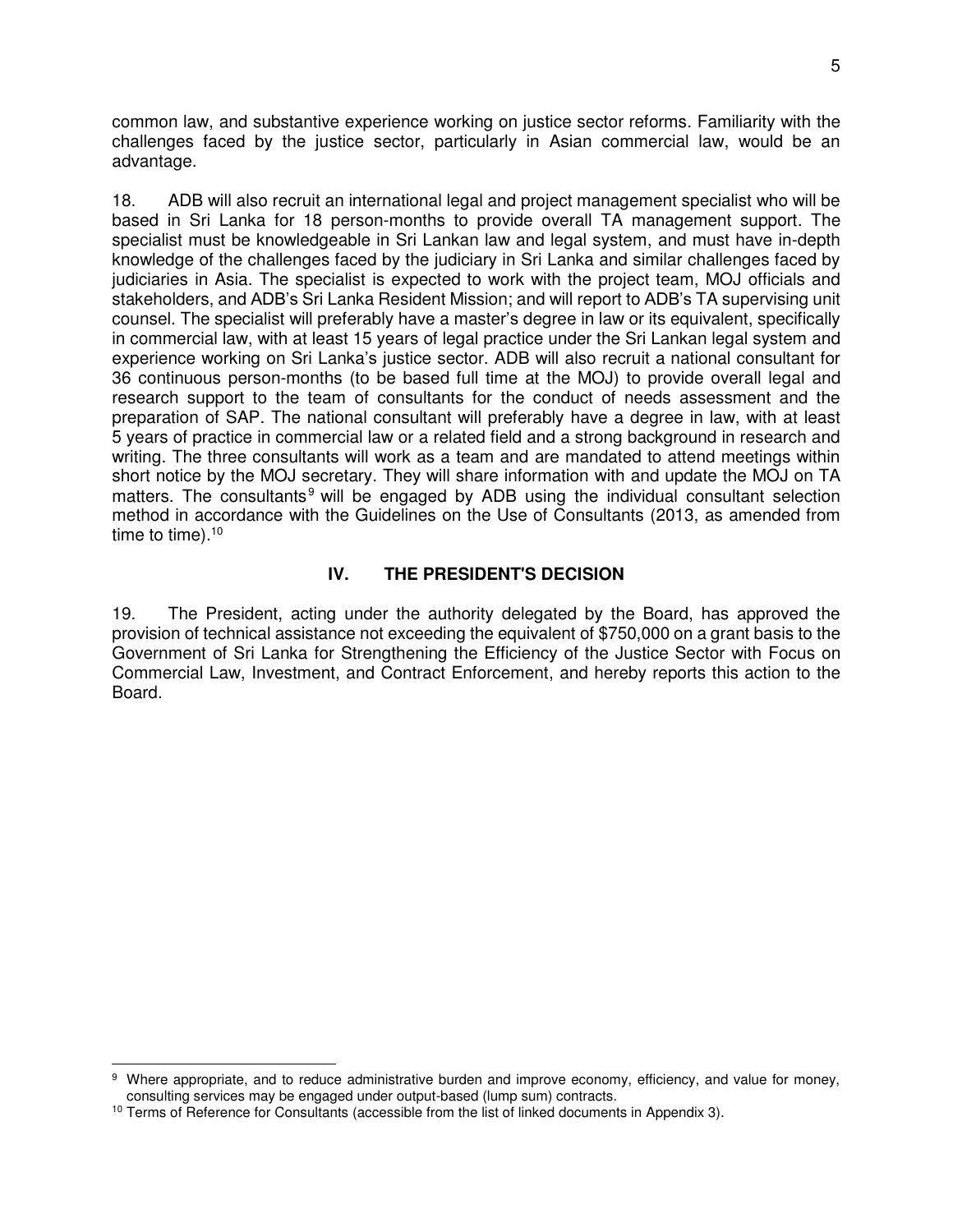#### **DESIGN AND MONITORING FRAMEWORK**

#### **Impact the TA is Aligned with** Foreign investors' confidence increased, leading to improved foreign direct investment in Sri Lanka (Strategy 2020; Midterm Review of Strategy 2020; Ministry of Finance's Budget Speech 2017)<sup>a</sup> **Results Chain Performance Indicators with Targets and Baselines Data Sources and Reporting Mechanisms | Risks Outcome** SAP implemented as a road map for  $\vert$  a. Sri Lanka's ranking in the World Bank's Cost of Doing a. World Bank's Cost of Lack of stakeholder Doing Business Index commitment to

| סאווסוקוווו וחט<br>as a road map for<br>commercial and<br>legal regulatory<br>framework for the                                | a. On Lanna 3 ranning in the<br>World Bank's Cost of Doing<br>Business Index improved by<br>2020 (2016 baseline: 2016<br>report)                         | a. Wulu Dalin ə Ouəl Ul<br>Doing Business Index<br>report                                                                                                                    | Laun υι <b>δια</b> ησπυιασι<br>commitment to<br>implement the reforms<br>Lack of government |
|--------------------------------------------------------------------------------------------------------------------------------|----------------------------------------------------------------------------------------------------------------------------------------------------------|------------------------------------------------------------------------------------------------------------------------------------------------------------------------------|---------------------------------------------------------------------------------------------|
| justice sector in Sri<br>Lanka in relation to<br>its role in<br>commercial law,<br>investment, and<br>contract<br>enforcement. | b. Strategic engagement of<br>development partners and<br>well-coordinated use of the<br>Government of Sri Lanka's<br>resources in the justice<br>sector | b. Country and sector<br>assessment reports of<br>development partners<br>and industry chambers                                                                              | resources to sustain<br>the reforms                                                         |
|                                                                                                                                | c. Perceived reduction of<br>legal risks in investment risk<br>assessments and increase in<br>foreign direct investments                                 | c. Reports of the Central<br>Bank, Board of<br>Investments, and<br>Ministry of Finance of Sri<br>Lanka                                                                       |                                                                                             |
| <b>Outputs</b><br>1. Strategic action<br>plan developed.                                                                       | 1a. Needs assessment report<br>endorsed by the MOJ by<br>December 2017                                                                                   | 1a. MOJ, ADB, and<br>consultant reports and<br>reports by other<br>development partners<br>on Sri Lanka's justice<br>sector                                                  |                                                                                             |
|                                                                                                                                | 1b. SAP adopted and<br>approved by the MOJ by July<br>2018                                                                                               | 1c. ADB website and<br>websites in Sri Lanka<br>that are related to the<br>justice sector                                                                                    |                                                                                             |
|                                                                                                                                | 1c. Coordinated and strategic<br>use of resources for sector<br>development by the MOJ and<br>other stakeholders enabled<br>by the SAP                   | 1d. Reports of the<br>Central Bank, Board of<br>Investments, Ministry of<br>Finance, Ministry of<br><b>Development Strategies</b><br>and International Trade<br>of Sri Lanka |                                                                                             |
| 2. One or two<br>reform areas under<br>the SAP supported.                                                                      | 2. Areas of reform<br>implemented by the MOJ and<br>stakeholders                                                                                         | ADB country<br>partnership strategy<br>report and reports from<br>other development<br>partners on Sri Lanka's<br>justice sector                                             | Underdeveloped<br>infrastructure affecting<br>the achievement of full<br>benefit of reforms |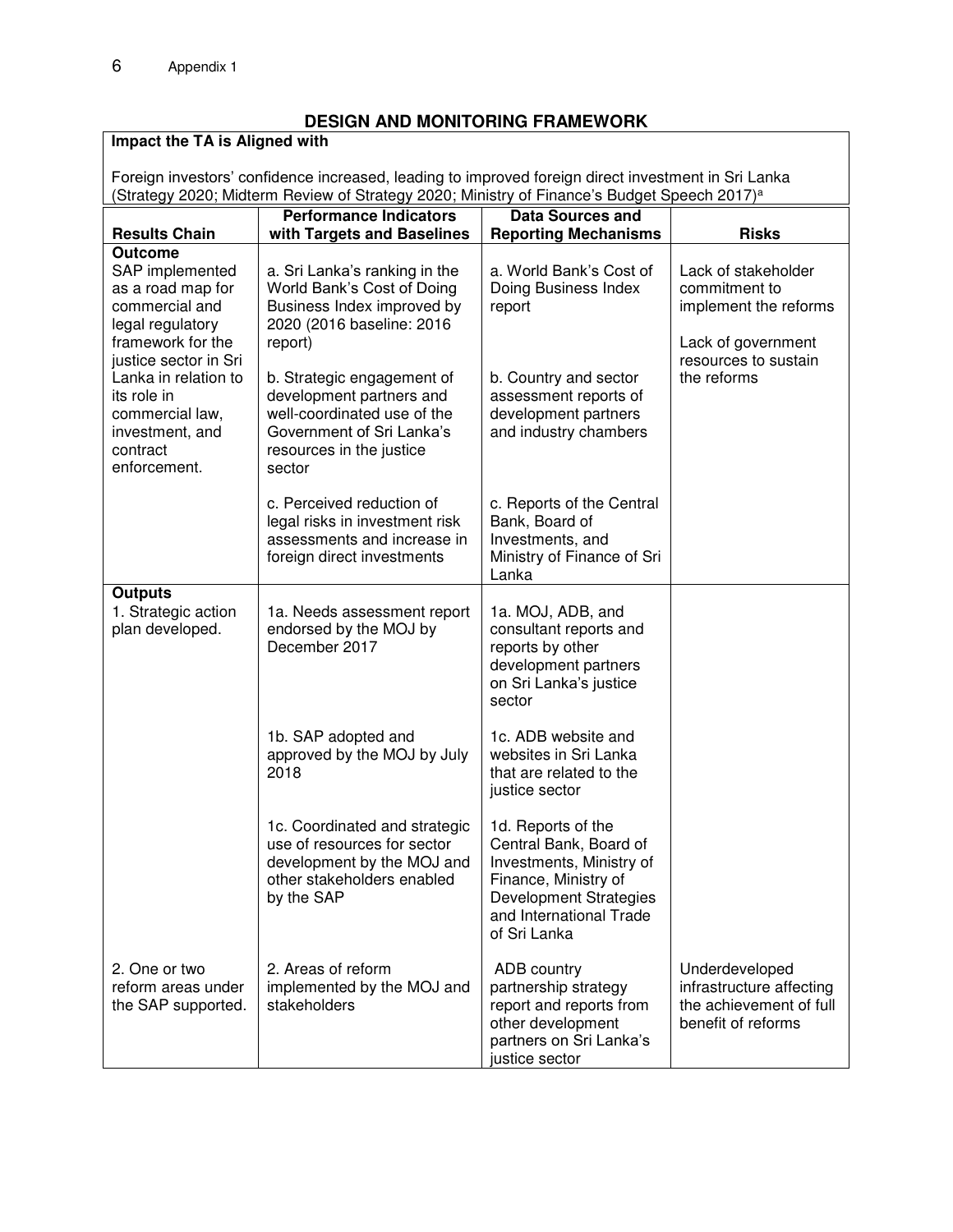|                                                                                                                                    | <b>Performance Indicators</b>                                                                         | <b>Data Sources and</b>     |                                              |  |  |
|------------------------------------------------------------------------------------------------------------------------------------|-------------------------------------------------------------------------------------------------------|-----------------------------|----------------------------------------------|--|--|
| <b>Results Chain</b>                                                                                                               | with Targets and Baselines                                                                            | <b>Reporting Mechanisms</b> | <b>Risks</b>                                 |  |  |
| 3. Knowledge                                                                                                                       | 3a. Number of website hits                                                                            | 3a-c. National news; Sri    | Lack of participation of                     |  |  |
| products developed                                                                                                                 | and downloads of the                                                                                  | Lanka's judicial library    | judges, legal                                |  |  |
| and disseminated                                                                                                                   | knowledge products                                                                                    | and online research         | professionals, and                           |  |  |
|                                                                                                                                    |                                                                                                       | database                    | other stakeholders in                        |  |  |
|                                                                                                                                    | 3b. News broadcast and                                                                                |                             | the preparation of the                       |  |  |
|                                                                                                                                    | television coverage as<br>reliable sources of                                                         |                             | SAP, as well as in<br>training and workshops |  |  |
|                                                                                                                                    | information on the subject                                                                            |                             |                                              |  |  |
|                                                                                                                                    |                                                                                                       |                             |                                              |  |  |
|                                                                                                                                    | 3c. Number of times                                                                                   |                             |                                              |  |  |
|                                                                                                                                    | referenced by donors and                                                                              |                             |                                              |  |  |
|                                                                                                                                    | development partners                                                                                  |                             |                                              |  |  |
| <b>Key Activities with Milestones</b>                                                                                              |                                                                                                       |                             |                                              |  |  |
| 1.                                                                                                                                 | Strategic action plan developed                                                                       |                             |                                              |  |  |
| 1.1                                                                                                                                | Recruit consultants (July-August 2017)                                                                |                             |                                              |  |  |
|                                                                                                                                    | 1.2 Prepare and endorse (by the MOJ) the needs assessment report (December 2017)                      |                             |                                              |  |  |
|                                                                                                                                    | 1.3 Prepare and approve (by the MOJ and the steering committee) the SAP (July 2018)                   |                             |                                              |  |  |
| 2.                                                                                                                                 | One or two reform areas supported                                                                     |                             |                                              |  |  |
| 2.1                                                                                                                                | Select priority areas to be implemented under the TA (July 2018)                                      |                             |                                              |  |  |
| 2.2                                                                                                                                | Implement the selected priority areas (August 2018–March 2020)                                        |                             |                                              |  |  |
|                                                                                                                                    |                                                                                                       |                             |                                              |  |  |
| 3.                                                                                                                                 | Knowledge products of the supported reform areas disseminated to the public                           |                             |                                              |  |  |
| 3.1                                                                                                                                | Produce knowledge products (January-June 2020)                                                        |                             |                                              |  |  |
| 3.2                                                                                                                                | Disseminate knowledge products (March-June 2020)                                                      |                             |                                              |  |  |
| <b>Inputs</b>                                                                                                                      |                                                                                                       |                             |                                              |  |  |
| ADB: \$750,000                                                                                                                     |                                                                                                       |                             |                                              |  |  |
| Note: The government will provide counterpart support in the form of counterpart staff, local                                      |                                                                                                       |                             |                                              |  |  |
| communications, office space for consultants, and other in-kind contributions. The value of government                             |                                                                                                       |                             |                                              |  |  |
| contribution is estimated to account for 20% of the total TA cost.                                                                 |                                                                                                       |                             |                                              |  |  |
| <b>Assumptions for Partner Financing</b>                                                                                           |                                                                                                       |                             |                                              |  |  |
| Not Applicable<br>ADB = Asian Development Bank, MOJ = Ministry of Justice, SAP = strategic action plan, TA = technical assistance. |                                                                                                       |                             |                                              |  |  |
| a                                                                                                                                  | ADB. 2008. Strategy 2020: The Long-Term Strategic Framework of the Asian Development Bank, 2008-2020. |                             |                                              |  |  |
| Manila; ADB. 2014. Midterm Review of Strategy 2020: Meeting the Challenges of a Transforming Asia and Pacific.                     |                                                                                                       |                             |                                              |  |  |
|                                                                                                                                    | Manila; and Ministry of Finance. Budget Speech 2017.                                                  |                             |                                              |  |  |
|                                                                                                                                    | http://www.treasury.gov.lk/documents/10181/28027/Budget+Speech+2017/                                  |                             |                                              |  |  |

[http://www.treasury.gov.lk/documents/10181/28027/Budget+Speech+2017/](http://www.treasury.gov.lk/documents/10181/28027/Budget+Speech+2017/a092d16a-68ec-46d5-8e27-9e3c00243aa8)  [a092d16a-68ec-46d5-8e27-9e3c00243aa8.](http://www.treasury.gov.lk/documents/10181/28027/Budget+Speech+2017/a092d16a-68ec-46d5-8e27-9e3c00243aa8)

Source: Asian Development Bank.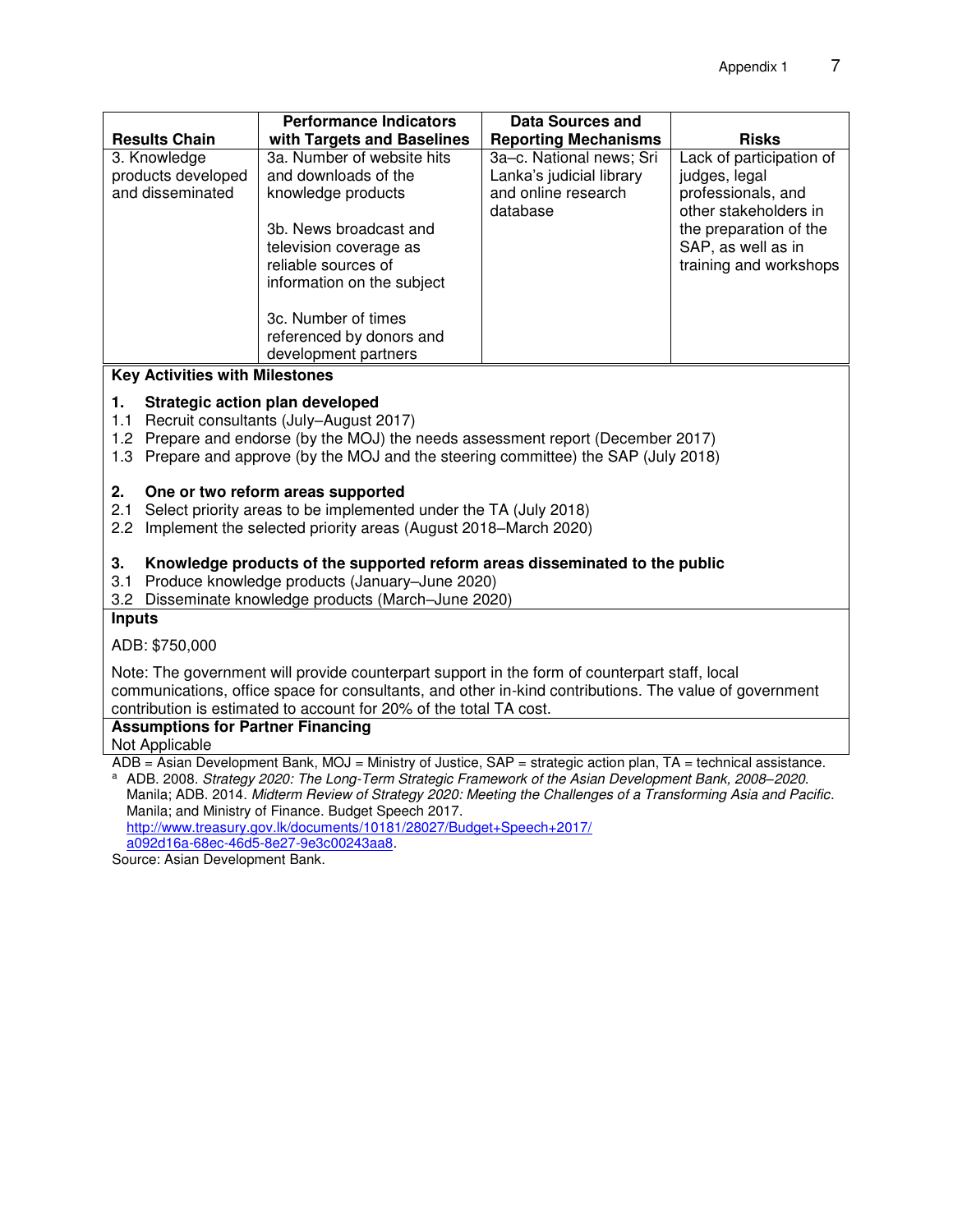#### **COST ESTIMATES AND FINANCING PLAN**

(\$'000)

| Item                                                                  | Amount |
|-----------------------------------------------------------------------|--------|
| Asian Development Bank <sup>a</sup>                                   |        |
| 1. Consultants                                                        |        |
| a. Remuneration and per diem                                          |        |
| International consultants                                             | 530.0  |
| National consultants<br>II.                                           | 90.0   |
| Out-of-pocket expenditures<br>b.                                      |        |
| International and local travel                                        | 30.0   |
| Surveys and research<br>ii.                                           | 15.0   |
| iii. Reports and communications                                       | 10.0   |
| iv. Miscellaneous administration and support costs <sup>b</sup>       | 15.0   |
| 2. Training, seminars, workshops, forum, and conferences <sup>c</sup> |        |
| Facilitators and resource persons<br>а.                               | 15.0   |
| Venue and related facilities<br>b.                                    | 10.0   |
| Participants <sup>d</sup><br>c.                                       | 20.0   |
| Contingencies<br>3.                                                   | 15.0   |
| Total                                                                 | 750.0  |

Note: The technical assistance (TA) is estimated to cost \$937,500, of which contributions from the Asian Development Bank (ADB) are presented in the table above. The government will provide counterpart support in the form of counterpart staff, local communications, office space for consultants, and other in-kind contributions. The value of government contribution is estimated to account for 20% of the total TA cost.

 $a$  Financed by the Asian Development Bank's Technical Assistance Special Fund (TASF 6).

**b** Includes publication of knowledge products.

<sup>c</sup> Includes engagement of external resource persons. This will also include representation expenses following ADB (Budget, Personnel, and Management Systems Department; and Strategy and Policy Department). 2013. Use of Bank Resources: Regional Technical Assistance and Technical Assistance vs. Internal Administrative Expenses Budget. Memorandum. 26 June (internal).

<sup>d</sup> Includes meals and materials required for seminars and workshops.

Source: Asian Development Bank estimates.